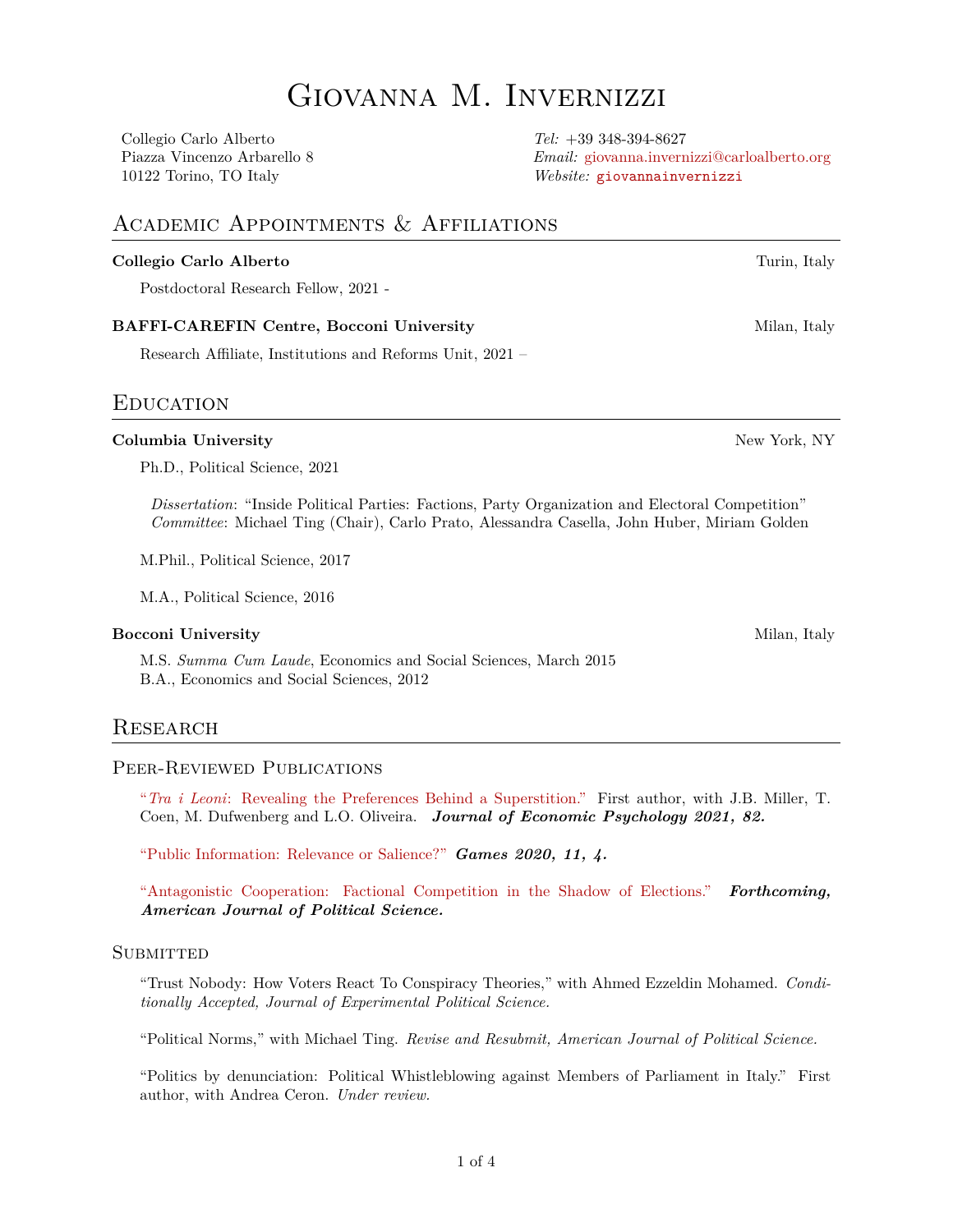#### Working Papers

"Electoral Volatility and Pre-Electoral Alliances."

"Bending the Iron Law," with Carlo Prato.

#### **TEACHING**

*Instructor.* Political Science Math Camp (Graduate), Columbia University. 2019, 2020.

*Teaching Assistant.* State Politics (Undergraduate), Columbia University (Instructor: Justin Phillips). 2021.

*Teaching Assistant.* Voting and American Politics (Undergraduate), Columbia University (Instructor: Robert Erikson). 2020.

*Teaching Assistant.* The Logic of Collective Choice (Undergraduate), Columbia University (Instructor: Jeffrey Lax). 2019.

*Teaching Assistant.* Introduction to Comparative Politics (Undergraduate), Columbia University (Instructor: John Huber). 2018.

*Teaching Assistant.* Research Topics in Game Theory (Graduate), Columbia University (Instructor: Carlo Prato). 2016, 2017.

*Teaching Assistant.* Game Theory and Political Theory (Graduate), Columbia University (Instructor: John Huber). 2017.

# Grants & Fellowships

*Giancarlo Doria Research Fellowship in Comparative Political Economy,* 2019.

CELSS grant, Columbia, 2019.

CELSS grant, Columbia, 2018.

*Philip E. Mosley Political Science Fellowship Fund,* Named fellowship for academic merit, 2017.

CELSS Lab dissertation funding, Columbia, 2017.

Empirical Implications of Theoretical Models (EITM) program at UCB, NSF full funding, 2017.

CELSS grant, Columbia, 2016.

Institute of Latin American Studies Research Grant, Columbia, 2016.

Dissertation Development Grant, Columbia University, 2016.

Dean's Fellowship, Columbia University, 2015.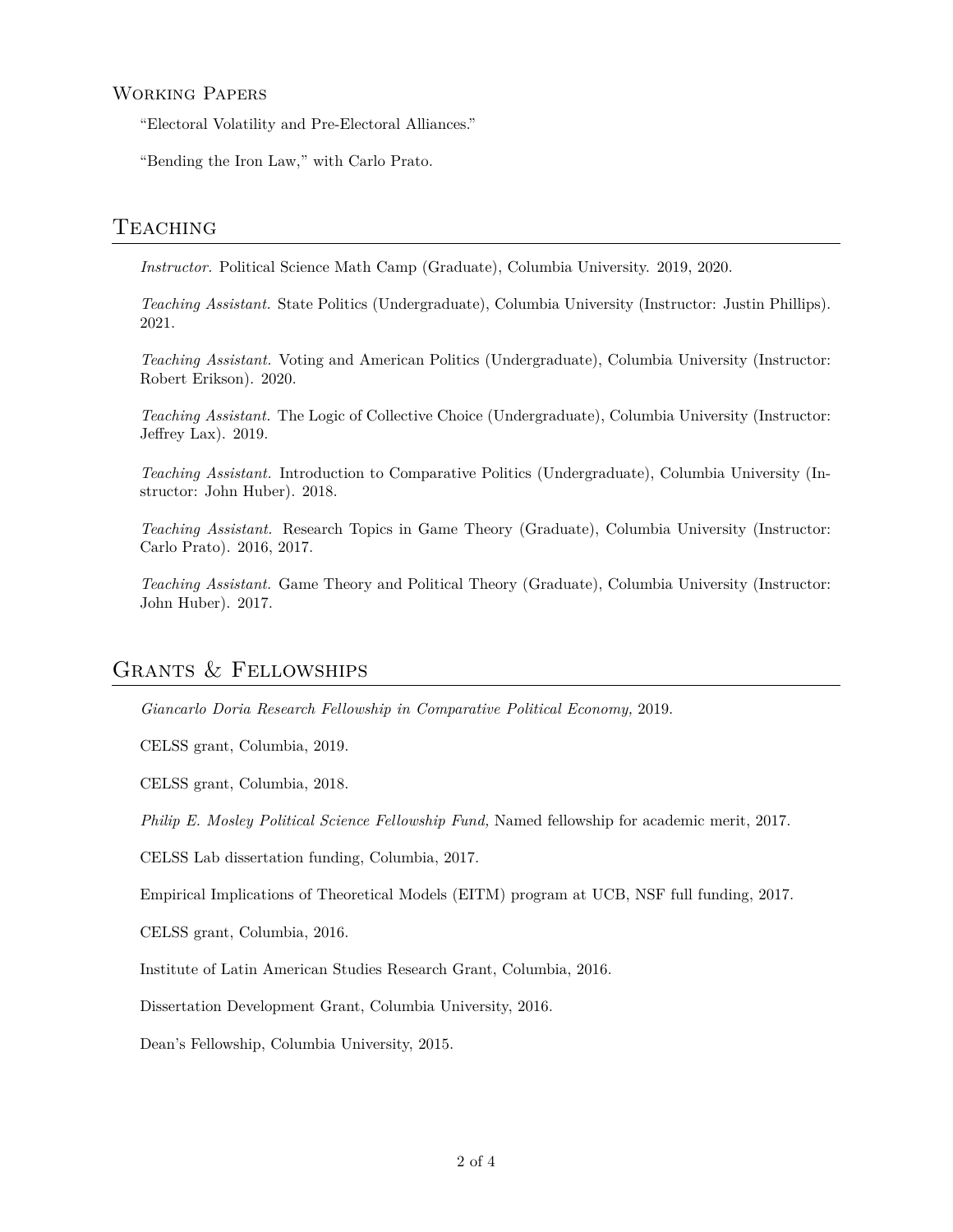#### **Columbia University, New York.**

Research Assistant for Carlo Prato and for John Huber. 2020.

#### **UNESCO, South Africa.**

Research Assistant, Unesco Chair in ICT (impact assessment of the campaign). 2014.

# CONFERENCES & INVITED TALKS

**2022:** Petralia Applied Economics Workshop; European Political Science Association (EPSA) Annual Conference; Madrid Workshop on the Political Economy of Party Organizations, Madrid; Midwest Political Science Association (MPSA) Annual Conference; Cattolica University, Milan; Behavioral Political Economy Workshop, London *(canceled)*.

**2021:** Bruneck Workshop on Political Economy; Political Economy of Power Relations Conference, Bocconi, Milan; American Political Science Association (APSA) Annual Conference; Madrid Workshop on the Political Economy of Party Organizations; Collegio Carlo Alberto, Turin; Rochester, Wallis Political Economy Seminar.

**2020:** Bocconi, Milan; American Political Science Association (APSA) Annual Conference; Virtual Formal Theory Workshop; Virtual Formal Theory Junior Symposium; European Political Science Association (EPSA) Annual Conference *(canceled)*; Midwest Political Science Association (MPSA) Annual Conference *(canceled)*; Southern Political Science Association (SPSA) Annual Conference.

**2019:** Political Economy Workshop, Princeton; Comparative Politics and Formal Theory Conference (CPFT), Berkeley; American Political Science Association (APSA) Annual Conference; Midwest Political Science Association (MPSA) Annual Conference; Student Workshop in Experimental Economics Techniques - New York; Political Economy Workshop, Columbia University; Methods Workshop, Columbia University.

**2018:** Harvard Experiment Working Group, Harvard; Experimental Economics Seminar, Columbia University; Political Economy Workshop, Columbia University; American Political Science Association (APSA) Annual Conference; Midwest Political Science Association (MPSA) Annual Conference.

**2017:** Political Economy Students Workshop, New York University; Experimental Economics Seminar, Columbia University; EITM Conference, University of California, Berkeley; European Political Science Association (EPSA) Annual Conference; Political Economy Research Group, Princeton; Midwest Political Science Association (MPSA) Annual Conference; Rady Spring School in Behavioral Economics, UC San Diego.